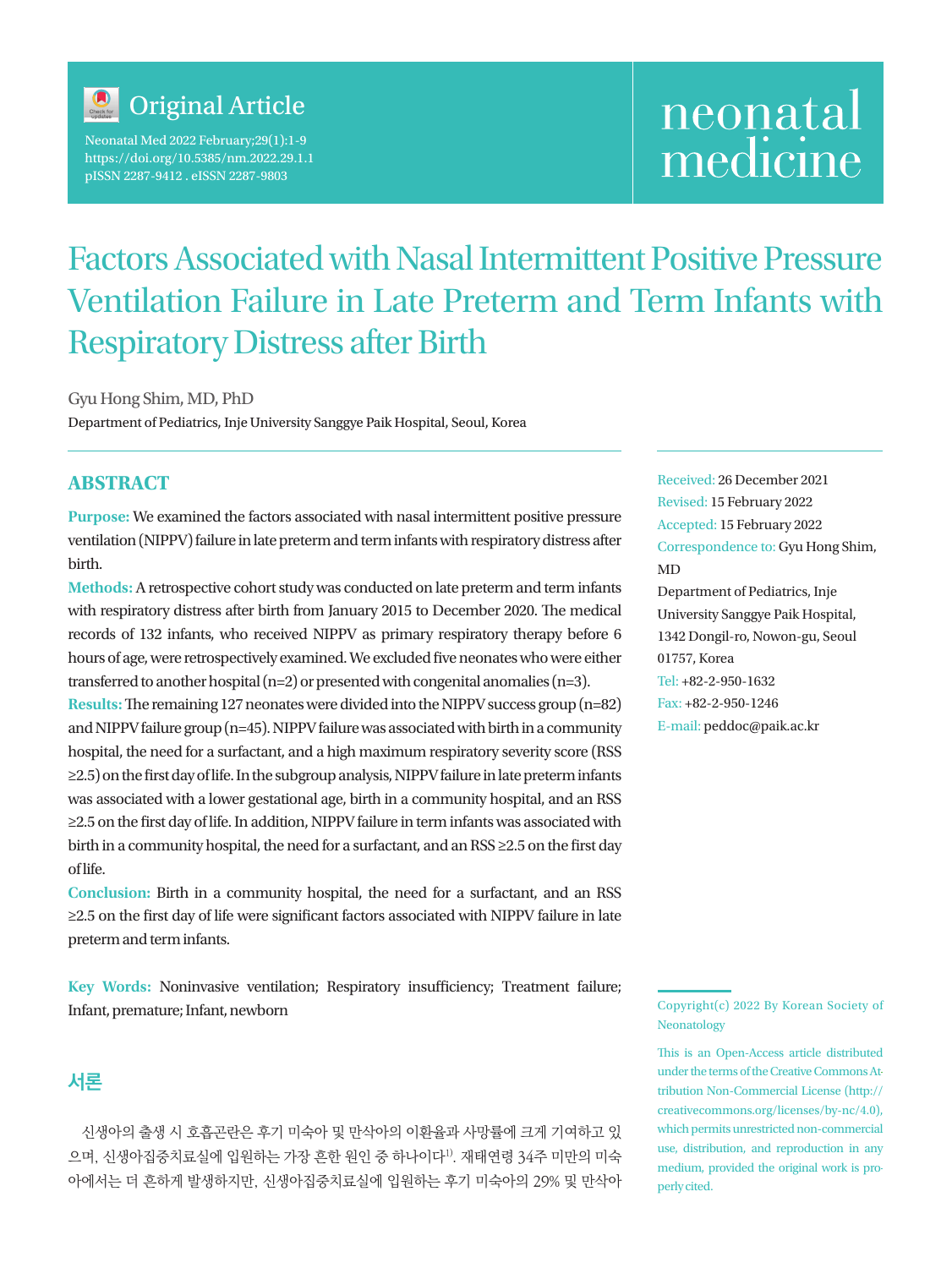의 15%에서 치료가 필요한 호흡기계 질환이 발생한다고 알려져 있 다2).

과거에 신생아의 중증 호흡곤란의 치료로 기관 내 삽관 이후 침습 적인 환기를 적용하였으나, 최근 비침습적 환기의 발달 및 INSURE (INtubation-SURfactant-Extubation)법과 최소 침습 폐표면활 성제 투여법(minimally invasive surfactant therapy) 등의 발달 로 인하여 일차적인 호흡곤란의 치료에서도 비강 내 지속적 양압환 기요법(continuous positive airway pressure) 등의 비침습적 환 기를 사용하는 빈도가 점점 높아지고 있다3). 이러한 현상은 극소 미 숙아에서 두드러지게 나타나고 있고, 현재 미숙아의 호흡곤란의 일 차적인 치료로 침습적 환기와 기관 내 삽관을 통한 폐표면활성제 투 여법 대신 비강 내 지속적 양압환기요법과 같은 비침습적 환기 적용 이후 선택적인 폐표면활성제 투여법이 선호되고 있다4). 그리고, 그 연장 선상에서 후기 미숙아 및 만삭아에서도 일차적인 호흡곤란의 치료로 비침습적인 환기법이 많이 사용되고 있다<sup>5)</sup>.

특히 비강 내 간헐적 양압환기요법(nasal intermittent positive pressure ventilation, NIPPV)은 비강 내 지속적 양압환기요법에 일정한 횟수의 팽창(inflation)이 추가된 비침습적 환기법으로 비 강 내 지속적 양압환기요법에 비하여 미숙아에 무호흡의 빈도를 줄여 줄 수 있는 것으로 나와 있어 현재 가장 많이 사용되는 비침 습적인 환기법 중 하나이다6). 이에 본원에서는 2015년부터 호흡 곤란이 있는 신생아의 일차적인 치료 중 하나로 NIPPV를 사용하 였는데, 호흡곤란이 있는 신생아에서 호기말양압(positive endexpiratory pressure)이 필요하다고 판단되거나, 모세혈 가스분석 결과 고탄산 혈증(pCO<sub>2</sub> ≥60 mm Hg)이 있는 경우에 일차적인 호 흡 보조요법 중 하나로 사용하였다.

비강 내 지속적 양압환기요법과 마찬가지로 일정 비율의 환아에 서 NIPPV 적용이 실패하였는데, 현재까지 NIPPV 실패 요인에 대 한 후기 미숙아 및 만삭아에 대한 연구는 거의 없다. 이에 저자는 출 생 후 호흡곤란으로 생후 6시간 이내에 NIPPV를 적용받은 후기 미 숙아 및 만삭아에서 NIPPV 적용 실패의 관련 인자를 알아보고자 본 연구를 진행하였다.

## **대상 및 방법**

#### **1. 연구 대상**

2015년 1월 1일부터 2020년 12월 31일까지 총 6년 동안 출생 후 호흡곤란으로 신생아집중치료실에 입원한 재태연령 34+0주 이 상의 후기 미숙아 및 만삭아를 대상으로 하였고 이들의 의무기록 을 후항적으로 검토하였다. 출생 후 호흡곤란으로 생후 6시간 이 내에 NIPPV를 초기에 적용받은 신생아를 연구 대상군으로 선정

하였다. 선천성 기형이 있었던 환아 및 타 병원으로 전원 된 환아 는 분석에서 제외하였다. 이후 연구 대상군을 침습적인 환기를 적 용받지 않고 NIPPV를 적용받은 NIPPV 성공군과 기관 내 삽관 후 침습적인 환기를 적용받은 NIPPV 실패군으로 나누어 두 군 간의 임상적인 특성들을 비교하였다. NIPPV 성공군은 생후 6시간 이내 에 NIPPV를 적용받았고 이후 입원 기간 동안 비침습적 환기만 적 용받은 환아군으로 정의하였고, NIPPV 실패군은 생후 6시간 이내 에 NIPPV를 적용받았으나 이후 여러 가지 이유로 침습적인 환기 를 1회 이상 적용받은 환아군으로 정의하였다. 본 연구는 의료윤 리위원회(Institutional Review Board, IRB)의 심의를 통과하였 으며, IRB에 의하여 동의 면제가 허락되었다(Approval number: SGPAIK 2021-01-005).

#### **2. 자료 수집 방법**

호흡곤란으로 신생아집중치료실에 입원하여 생후 6시간 이내에 NIPPV를 초기에 적용받은 재태연령 34+0주 이상의 후기 미숙아 및 만삭아의 산과적 특성, 신생아 시기의 임상적 특성, 입원 기간 중 발 견된 질환 및 치료 등에 대하여 조사하였다.

산과적 특성으로 산모의 나이, 분만 방식, 분만 장소, 다태아 여 부, 초산 여부, 조기 진통 여부, 체외 수정 여부, 태아 곤란증, 조기 양막 파수, 양수과소증, 임상적 융모양막염, 병리학적 융모양막염, 태반 이상, 산모의 당뇨병, 산모의 고혈압, 산모의 갑상선 질환 등에 대하여 조사하였다.

신생아의 임상적 특성으로는 재태연령, 출생체중, 성별, 1분 및 5 분 아프가 점수, 출생 시 분만장에서의 처치, 부당 경량아(출생체중 10 백분위수 미만) 및 부당 중량아(출생체중 90 백분위수 이상) 등 에 대하여 조사하였다. 호흡곤란의 원인 질환(호흡곤란 증후군, 일 과성 빠른 호흡, 태변 흡인 증후군, 기흉, 선천성 폐렴 등)에 대하여 조사하였고, 동반 질환으로는 caffeine 사용이 필요한 무호흡, 치 료가 필요한 저혈압, 치료가 필요한 폐동맥고혈압증, 치료가 필요 한 동맥관 개존증, 신생아 패혈증, 뇌실 주위 백질연화증, 고혈당, 치료가 필요한 신생아 황달 및 사망 등에 대해 조사하였다. 혈액 검 사는 입원 초기에 처음으로 시행된 일반 혈액 검사, 생화학 검사 와 모세혈 가스분석 결과를 조사하였다. 신생아에게 시행된 치료로 는 폐표면활성제 사용 유무, 산소 사용, 고유량 비강 카뉼라(highflow nasal cannula) 사용, NIPPV 사용 및 침습적인 인공환기기 사용 등에 대하여 조사하였고, 완전 경장 영양(≥100 mL/kg/day) 도달 기간, 총 정맥영양의 필요성, 항생제 사용 기간, 및 입원 기간 등에 대하여 조사하였다. NIPPV 사용에 있어서 생후 첫날 24시 간 이내에 최대의 respiratory severity score (RSS)를 구하기 위 하여 흡입산소분율(fraction of inspired oxygen)과 평균 기도압 (mean airway pressure)이 조사되었다.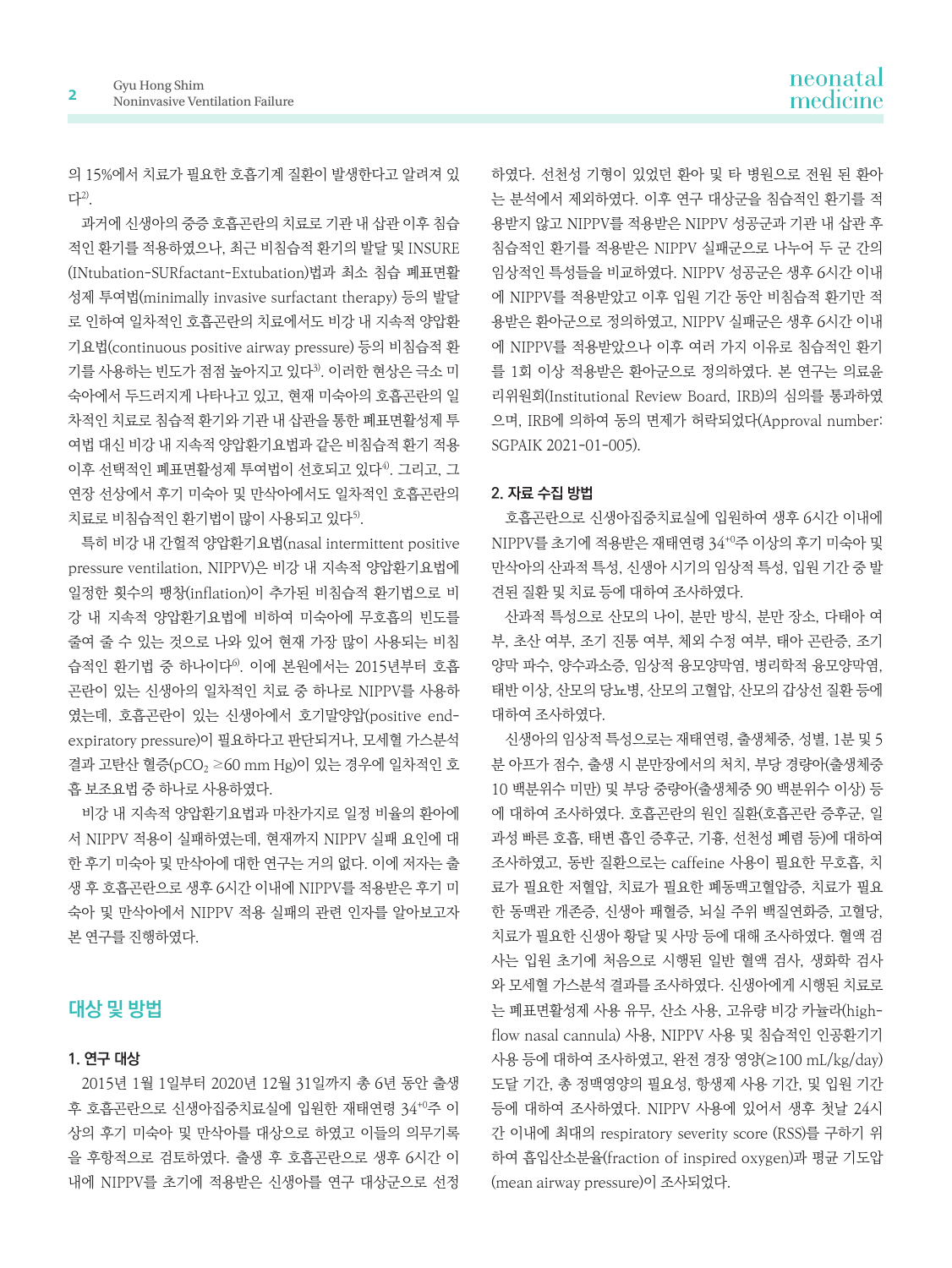#### **3. 정의**

조기 양막 파수는 분만 18시간 이전에 양막이 파열된 경우로 정 의하였고7), 병리학적 융모양막염의 경우 병리학적 검사에서 중증 도 2 이상의 양막 또는 융모 기저막염인 경우나 중증도 1 이상의  $f$ unisitis가 있을 때로 정의하였다 $7$ . 신생아 호흡곤란 증후군의 경 우에는 뚜렷한 호흡곤란 증후를 보이며 흉부방사선 사진상 폐용적 의 감소 또는 공기-기관지 음영(air-bronchogram) 등의 의심 소 견이 있어 폐표면활성제를 투여받은 경우로 하였다8). 신생아의 일 과성 빠른 호흡은 분당 60회 이상의 빈호흡, 그렁거림, 흡기성 함몰 등의 증상과 함께 양측성 폐포 및 간질성 부종, 폐문 주변 부위 음영 증가 및 과팽창 등의 영상의학적 소견이 보일 때로 정의하였다1). 태 변 흡인 증후군은 태변 착색된 양수, 분만 직후 또는 출생 초기에 발 생한 호흡곤란, 태변 흡인 증후군에 합당한 흉부방사선영상 소견으 로 양측 폐의 과팽창, 불규칙한 폐음영 감소 또는 무기폐 등이 있는 경우로 정의하였다9). 기흉은 폐에 공기누출이 있는 환자 중에 흉강 천자 이상의 치료가 필요한 경우로 정의하였다. 신생아 폐동맥고혈 압증은 임상적으로 동맥관 전과 후의 산소포화도가 5%–10% 이상 차이가 발생하며 소아심장분과전문의가 시행한 심장 초음파검사에 서 삼첨판 역류 3.5 m/sec 이상 혹은 우심실 최대 수축기압, 심방 수준에서의 우좌 단락의 유무, 수축기말 역설적 심실중격 운동 유무 를 평가하여 진단10) 받은 이후 약물 치료를 시행한 경우로 정의하였 다. 패혈증은 혈액 배양검사에서 병원균이 1쌍 이상 동정된 경우나 피부 상재균이 2쌍 이상에서 나오고 임상 증상이 있는 경우로 정의 하였다11). 호흡과 심박수에 대한 감시 관찰 중에 심박수가 100회 미 만으로 떨어지는 경우를 서맥으로 정의하였고, 15초 이상 호흡이 없거나 15초 미만이더라도 심박수가 분당 100회 미만으로 측정되 면서 산소포화도가 85% 미만으로 떨어진 경우를 무호흡으로 간주 하였다. 뇌실 주위 백질연화증은 뇌초음파검사 또는 뇌 자기공명영 상에서 백질 주변에 낭종성 변화를 보이는 경우로 정의하였다. 고혈 당의 경우 150 mg/dL 이상의 고혈당이 생후 첫 24시간 이내에 있 었던 경우로 정의하였다. RSS는 동맥카테터 유지가 힘든 신생아에 서 고안된 점수로 평균 기도압과 흡입산소분율을 곱해서 얻어지는 점수로 정의하였다12).

#### **4. 호흡 보조**

후기 미숙아 또는 만삭아 호흡곤란의 일차적인 치료로 고유량 비 강 카뉼라, NIPPV 또는 침습적인 인공환기기 등을 적용하였다. 흡 입 산소 요구량이 크지 않고, 혈액 가스검사가 안정적이며, 호기말 양압의 적용이 필요 없다고 판단되는 경우에는 고유량 비강 카뉼라 를 적용하였다. 초기 고유량 비강 카뉼라로 호흡일 증가가 의심되 거나 흡입산소분율 0.4로 산소 포화도 유지가 어려운 경우 또는 호 기말양압의 적용이 필요하다고 판단되는 경우에는 Infant Flow®

SiPAP (CareFusion, San Diego, CA, USA)을 통하여 NIPPV를 적용하였다. NIPPV의 초기 설정값으로 호흡수 분당 30–60회, 흡 기 시간 0.3–0.4초, 호기말양압은 5–6 cmH2O, 그리고 최대 흡기 압은 7–10 cmH2O로 설정하였다. 기관 내 삽관을 통한 침습적 환 기의 적용은 혈액 가스 분석에서 pH가 7.25 미만이면서 이산화탄 소 분압이 65 mm Hg 이상인 경우 고려하였고, NIPPV 적용 시 최 소 침습 폐표면활성제 투여법 또는 INSURE법으로 폐표면활성제 를 투여하였는데도 불구하고 흡입산소분율 0.4–0.6에도 산소포화 도가 90%가 넘지 않은 경우 추가적으로 고려하였다.

#### **5. 통계**

통계학적인 분석을 위해 SPSS software version 25.0 for Windows (IBM Co., Armonk, NY, USA)를 사용하였으며, 범주 형 변수들은 카이제곱 검정과 피셔 검정을 사용하고 연속변수들은 Student's t-test과 Mann Whitney U-test를 사용하여 분석하였 으며, P값이 0.05 미만인 경우를 통계학적으로 의미가 있다고 판 단하였다. 그리고, NIPPV 적용의 실패와 관련된 인자를 알아보고 자 P값이 0.10 미만인 인자들을 대상으로 다중 로지스틱 회귀분석 을 진행하였다.

#### **결과**

2015년 1월 1일부터 2020년 12월 31일까지 출생 후 6시간 이 내에 호흡곤란으로 NIPPV를 적용받은 재태연령 34주 이상의 신생 아 132명을 대상으로 연구를 진행하였다. 입원 중 다른 병원으로 전원 된 환아 2명, 선천성 기형이 있었던 환아 3명을 제외한 총 127 명의 신생아 중 NIPPV 성공군 82명, NIPPV 실패군 45명을 대상 으로 하였다.

#### **1. 두 군 간의 임상적 특징의 비교**

NIPPV 성공군과 실패군 비교에서 출생 장소는 NIPPV 실패군에 서 성공군에 비하여 원외 출생이 많았으며, 폐표면활성제 투여 빈도 도 더 높았다, 두 군 간 첫날 시행한 혈액검사 결과 비교에서 NIPPV 실패군이 성공군에 비하여 총 백혈구수 25,000/μL 이상의 빈도가 더 높았다. NIPPV 사용에 있어서 생후 24시간 이내에 측정한 생 후 첫날 최대 흡입산소분율 0.4 이상의 빈도와 생후 첫날 최고 RSS ≥2.5의 빈도는 NIPPV 실패군에서 성공군에 비하여 통계적으로 유의하게 더 높았다(Table 1).

#### **2. 두 군 간의 유병률 비교**

두 군의 NIPPV 사용 적응증이 된 호흡곤란의 원인은 NIPPV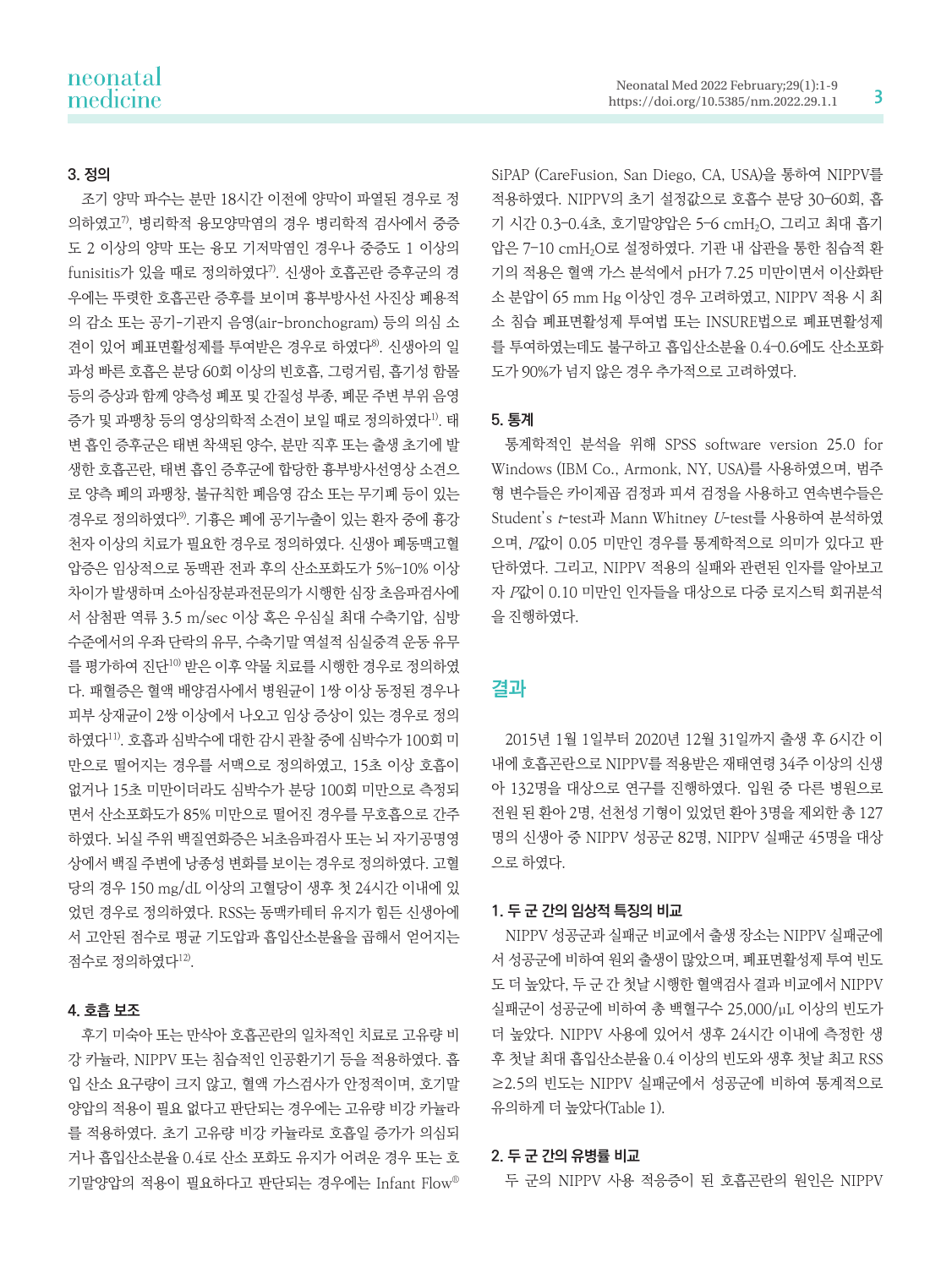**Table 1.** Comparisons of Clinical Characteristics between Infants with Nasal Intermittent Positive Pressure Ventilation Success and Failure

|                                   | <b>NIPPV</b>         | <b>NIPPV</b>         | <b>P-value</b> |  |
|-----------------------------------|----------------------|----------------------|----------------|--|
| <b>Characteristic</b>             | <b>SUCCESS</b>       | failure              |                |  |
|                                   | $(n=82)$             | $(n=45)$             |                |  |
| Gestational age (wk)              | $36^{+4} \pm 2^{+1}$ | $37^{+2} \pm 1^{+6}$ | 0.076          |  |
| Birth weight (g)                  | 2,829±674            | 2,994±440            | 0.100          |  |
| Male sex                          | 48 (58.5)            | 30(66.7)             | 0.368          |  |
| Outborn                           | 28 (34.1)            | 32(71.1)             | < 0.001        |  |
| Nulliparous                       | 23(28.0)             | 17(37.8)             | 0.259          |  |
| <b>Fetal distress</b>             | 3(8.9)               | 4(3.7)               | 0.244          |  |
| <b>SGA</b>                        | 5(6.1)               | 2(4.4)               | 1.000          |  |
| LGA                               | 8(9.8)               | 4(8.9)               | 1.000          |  |
| Maternal age                      | 32.5±5.3             | $34.1 \pm 5.2$       | 0.109          |  |
| C-section                         | 54 (65.9)            | 35(77.8)             | 0.160          |  |
| Antenatal steroids                | 10(12.2)             | 3(6.7)               | 0.379          |  |
| Multiple                          | 6(7.3)               | 1(2.2)               | 0.420          |  |
| Oligohydramnios                   | 2(2.4)               | 1(2.2)               | 1.000          |  |
| Maternal GDM                      | 9(11.0)              | 6(13.3)              | 0.694          |  |
| <b>Maternal PIH</b>               | 4(4.9)               | 5(11.1)              | 0.278          |  |
| <b>PROM</b>                       | 7(8.5)               | 4(8.9)               | 1.000          |  |
| <b>HCAM</b>                       | 6(7.3)               | 2(1.6)               | 0.711          |  |
| <b>MSAF</b>                       | 4(4.9)               | 5(11.1)              | 0.278          |  |
| DR resuscitation                  | 15(18.3)             | 6(13.3)              | 0.472          |  |
| 1-min Apgar score                 | $7.8 \pm 1.4$        | $8.1 \pm 1.1$        | 0.257          |  |
| 5-min Apgar score                 | $8.9 + 1.0$          | $9.2 \pm 1.0$        | 0.136          |  |
| Surfactant                        | 33 (40.2)            | 40 (88.9)            | < 0.001        |  |
| WBC initial $(\geq 25,000/\mu L)$ | 9(11.0)              | 15(33.3)             | 0.002          |  |
| $pH$ initial (<7.25)              | 30(36.6)             | 19 (42.2)            | 0.553          |  |
| $pCO2$ initial ( $\geq 60$ mm Hg) | 29 (35.4)            | 21(46.7)             | 0.212          |  |
| Hyperglycemia (≥150 mm/dL)        | 11(13.4)             | 18(40.0)             | 0.001          |  |
| FiO2max $\geq$ 0.40               | 33(40.2)             | 40(88.9)             | < 0.001        |  |
| RSSmax $\geq$ 2.50                | 16(19.5)             | 34 (75.6)            | < 0.001        |  |

Values are expressed as mean±standard deviation or number (%).

Abbreviations: NIPPV, nasal intermittent positive pressure ventilation; SGA, small for gestational age; LGA, large for gestational age; GDM, gestational diabetes mellitus; PIH, pregnancy-induced hypertension; PROM, premature rupture of membrane; HCAM, histologic chorioamnionitis; MSAF, meconium staining amniotic fluid; DR, delivery room; WBC, white blood cell count; FiO<sub>2</sub>, fraction of inspired oxygen; RSS, respiratory severity score.

실패군에서는 호흡곤란 증후군이 29명(64.4%)으로 가장 많았고, NIPPV 성공군에서는 신생아 일과성 빠른 호흡이 42명(51.2%)으 로 가장 많았다.

두 군 간 유병률 비교에서는 NIPPV 실패군에서 치료가 필요한 기흉, caffeine 사용이 필요한 무호흡, 치료가 필요한 저혈압, 치료 가 필요한 폐동맥고혈압증, 치료가 필요한 동맥관 개존증 및 치료가

| Table 2. Comparison of Neonatal Morbidities between Infants with     |
|----------------------------------------------------------------------|
| Nasal Intermittent Positive Pressure Ventilation Success and Failure |

|                                                           | <b>NIPPV</b>    | <b>NIPPV</b>    |                |
|-----------------------------------------------------------|-----------------|-----------------|----------------|
| <b>Variable</b>                                           | <b>SUCCESS</b>  | failure         | <b>P-value</b> |
|                                                           | $(n=82)$        | $(n=45)$        |                |
| Causes of respiratory distress                            |                 |                 | < 0.001        |
| <b>RDS</b>                                                | 31 (37.8)       | 29 (64.4)       | 0.004          |
| <b>TTN</b>                                                | 42 (51.2)       | 3(6.7)          | < 0.001        |
| <b>MAS</b>                                                | 8(9.8)          | 12(26.7)        | 0.012          |
| Others                                                    | 1(1.2)          | 1(2.2)          | 1.000          |
| Pneumothorax                                              | 3(3.7)          | 7(15.6)         | 0.033          |
| Caffeine administration                                   | 8(9.8)          | 11(24.4)        | 0.026          |
| Hypotension                                               | 4(4.9)          | 24 (53.3)       | < 0.001        |
| Pulmonary hypertension                                    | $\theta$        | 10(22.2)        | < 0.001        |
| PDA requiring treatment                                   | $\theta$        | 6(13.3)         | 0.002          |
| Culture proven sepsis                                     | 1(1.2)          | 1(2.2)          | 1.000          |
| PVL.                                                      | 1(1.2)          | 4(8.9)          | 0.053          |
| Jaundice requiring phototherapy                           | 26(31.7)        | 31(68.9)        | < 0.001        |
| Duration of non-invasive ventilation 5.30±1.93<br>(d)     |                 | $5.20 \pm 2.18$ | 0.788          |
| Duration of total respiratory support 5.30±1.93<br>(d)    |                 | $9.47 \pm 5.06$ | < 0.001        |
| Duration of hospital stay (d)                             | $14.6 \pm 6.7$  | $19.9 + 8.4$    | < 0.001        |
| Number of days until full enteral 5.00±1.52<br>feeding(d) |                 | $9.00 \pm 3.93$ | < 0.001        |
| Duration of TPN (d)                                       | $3.18 \pm 2.89$ | $8.73 \pm 4.38$ | < 0.001        |
| Duration of antibiotic uses (d)                           | $3.21 \pm 2.01$ | $5.71 \pm 3.97$ | < 0.001        |
| Mortality                                                 | $\bf{0}$        | $\bf{0}$        | 1.000          |

Values are expressed as number (%) or mean±standard deviation.

Abbreviations: NIPPV, nasal intermittent positive pressure ventilation; RDS, respiratory distress syndrome; TTN, transient tachypnea of the newborn; MAS, meconium aspiration syndrome; PDA, patent ductus arteriosus; PVL, periventricular leukomalacia; TPN, total parenteral nutrition.

필요한 신생아 황달 등의 빈도가 더 높았다.

두 군 간 비침습적 환기의 적용 기간은 차이가 없었으나, 전체 호 흡 보조 요법 필요 기간, 입원 기간, 완전 경장 영양 도달 기간, 총 정 맥영양 투여 기간, 항생제 사용 기간 등이 NIPPV 실패군에서 더 길 었다(Table 2).

#### **3. 세부 그룹 분류**

임상적 특성 비교에서 후기 미숙아에서는 NIPPV 실패군에서 출 생체중이 상대적으로 무거웠으며, 원외 출생이 더 많았고, 폐표면 활성제 투여의 빈도가 더 높았다. 그리고, NIPPV 실패군에서 생후 첫날 흡입산소분율 0.4 이상의 빈도와 생후 첫날 최고 RSS ≥2.5의 빈도는 성공군에 비하여 통계적으로 유의하게 더 높았다. 만삭아에 서는 NIPPV 실패군에서 초산모가 더 많았고, 폐표면활성제 투여 의 빈도가 더 높았으며, 호흡곤란 증후군의 비율이 상대적으로 높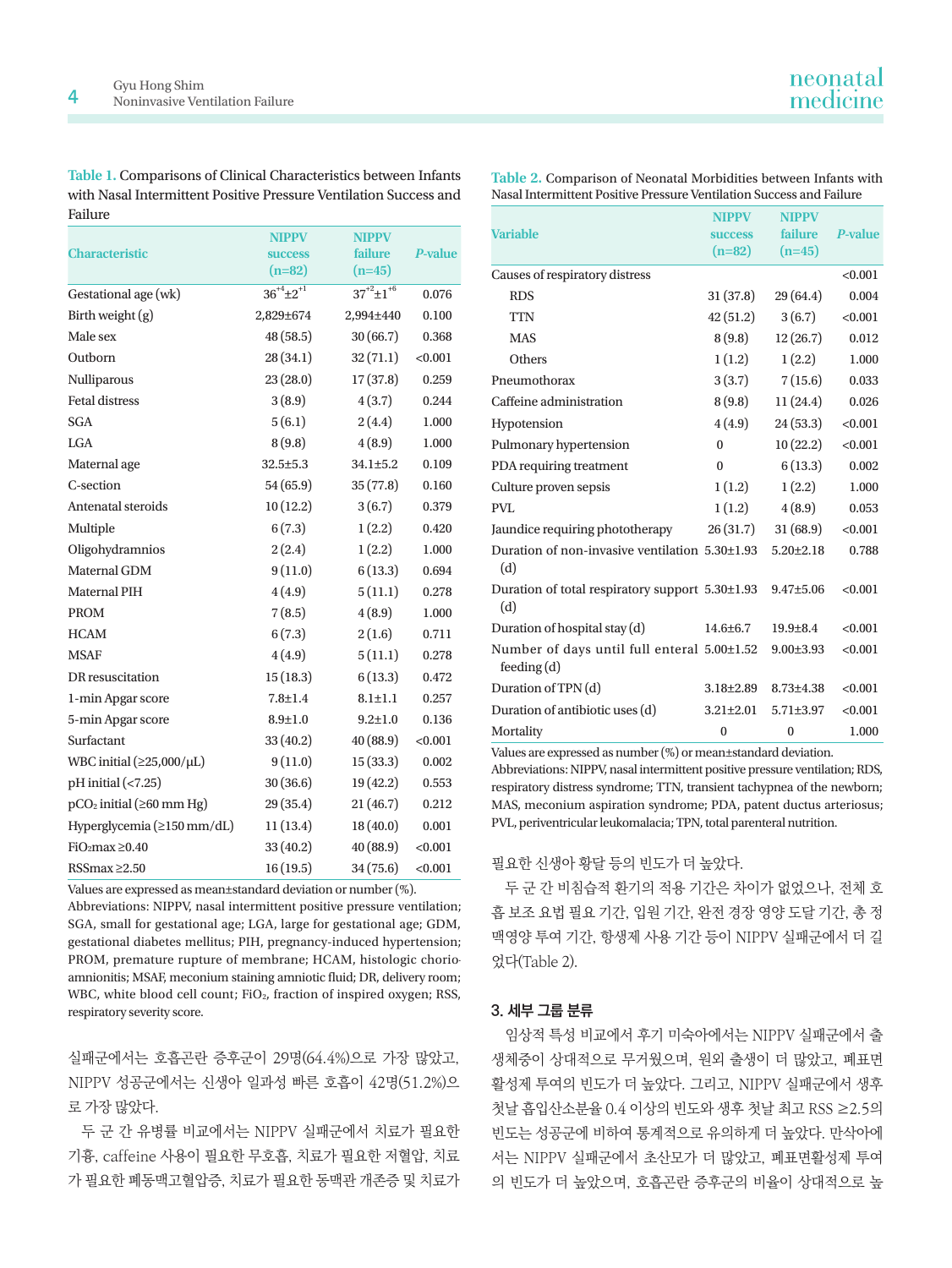| neonatal |  |
|----------|--|
| medicine |  |

았다. 만삭아에서 첫날 시행한 혈액검사 결과 비교에서는 NIPPV 실패군이 성공군에 비하여 총 백혈구수 25,000/μL 이상의 빈도가 더 높았다. 만삭아에서도 후기 미숙아에서와 같이 NIPPV 실패군에 서 생후 첫날 흡입산소분율 0.4 이상의 빈도와 생후 첫날 최고 RSS ≥2.5의 빈도는 성공군에 비하여 통계적으로 유의하게 더 높았다 (Table 3).

후기 미숙아의 유병률 비교에서는 NIPPV 실패군에서 caffeine 사용이 필요한 무호흡, 치료가 필요한 저혈압, 치료가 필요한 신생 아 황달 등이 더 많았다. 만삭아의 유병률 비교에서는 치료가 필요 한 저혈압, 치료가 필요한 폐동맥고혈압증, 치료가 필요한 신생아 황달 등이 더 많았다. 후기 미숙아 및 만삭아에서 호흡 보조 요법 필 요 기간, 입원 기간, 완전 경장 영양 도달 기간, 총 정맥영양 투여 기 간, 항생제 사용 기간 등이 NIPPV 실패군에서 더 길었다(Table 4).

#### **4. NIPPV 실패의 관련 인자**

NIPPV 실패에 대한 독립적인 관련 인자를 분석하기 위하여 Table 1에 있는 변수 중 P<0.1인 요인들을 대상으로 다중 로지

**Table 3.** Subgroup Analysis of Clinical Characteristics between Infants with Nasal Intermittent Positive Pressure Ventilation Success and Failure

|                                   | <b>34-36 weeks</b>               |                                  |                | <b>37-41 weeks</b>               |                                  |                |  |
|-----------------------------------|----------------------------------|----------------------------------|----------------|----------------------------------|----------------------------------|----------------|--|
| <b>Characteristic</b>             | <b>NIPPV</b> success<br>$(n=49)$ | <b>NIPPV</b> failure<br>$(n=20)$ | <b>P-value</b> | <b>NIPPV</b> success<br>$(n=33)$ | <b>NIPPV</b> failure<br>$(n=25)$ | <b>P-value</b> |  |
| Gestational age (wk)              | $35^{+1} \pm 0^{+6}$             | $35^{+3} \pm 1^{+0}$             | 0.107          | $38^{+6} \pm 1^{+2}$             | $38^{+5} \pm 1^{+1}$             | 0.736          |  |
| Birth weight $(g)$                | 2,439±392                        | 2,736±395                        | 0.006          | 3,409±582                        | 3,200±363                        | 0.119          |  |
| Male sex                          | 31(63.3)                         | 15(75.0)                         | 0.348          | 17(51.5)                         | 15(60.0)                         | 0.520          |  |
| Outborn                           | 9(18.4)                          | 12(60.0)                         | 0.001          | 19(57.6)                         | 20(80.0)                         | 0.072          |  |
| Nulliparous                       | 14(28.6)                         | 3(15.0)                          | 0.358          | 9(27.3)                          | 14(56.0)                         | 0.027          |  |
| <b>Fetal distress</b>             | 2(4.1)                           | 1(5.0)                           | 1.000          | 1(3.0)                           | 3(12.0)                          | 0.305          |  |
| SGA                               | 3(6.1)                           | $\mathbf{0}$                     | 0.551          | 2(6.1)                           | 2(8.0)                           | 1.000          |  |
| LGA                               | 2(4.1)                           | 2(10.0)                          | 0.574          | 6(18.2)                          | 2(8.0)                           | 0.445          |  |
| Maternal age                      | $32.1 \pm 6.0$                   | $34.6 \pm 6.2$                   | 0.131          | $33.2{\pm}4.0$                   | 33.7±4.3                         | 0.606          |  |
| C-section                         | 33(67.3)                         | 16(80.0)                         | 0.386          | 21(63.6)                         | 19(76.0)                         | 0.313          |  |
| Antenatal steroids                | 10(20.4)                         | 3(15.0)                          | 0.742          | $\mathbf{0}$                     | $\boldsymbol{0}$                 | 1.000          |  |
| Multiple                          | 5(10.2)                          | $\bf{0}$                         | 0.311          | 1(3.0)                           | 1(4.0)                           | 1.000          |  |
| Oligohydramnios                   | 2(4.1)                           | $\mathbf{0}$                     | 1.000          | $\mathbf{0}$                     | 1(4.0)                           | 0.431          |  |
| Maternal GDM                      | 5(10.2)                          | 2(10.0)                          | 1.000          | 4(12.1)                          | 4(16.0)                          | 0.715          |  |
| Maternal PIH                      | 2(4.1)                           | 4(20.0)                          | 0.054          | 2(6.1)                           | 1(4.0)                           | 1.000          |  |
| <b>PROM</b>                       | 7(14.3)                          | 3(15.0)                          | 1.000          | $\mathbf{0}$                     | 1(4.0)                           | 0.431          |  |
| <b>HCAM</b>                       | 6(12.2)                          | 2(10.0)                          | 1.000          | 1(3.0)                           | $\boldsymbol{0}$                 | 1.000          |  |
| <b>MSAF</b>                       | 1(2)                             | 1(5)                             | 1.000          | 3(9.1)                           | 4(16.0)                          | 0.450          |  |
| DR resuscitation                  | 12(24.5)                         | 3(15.0)                          | 0.526          | 3(9.1)                           | 3(12.0)                          | 1.000          |  |
| 1-min Apgar score                 | $7.4 \pm 1.5$                    | $7.8 + 1.3$                      | 0.284          | $8.4 \pm 1.0$                    | $8.3 \pm 0.8$                    | 0.647          |  |
| 5-min Apgar score                 | $8.6 \pm 1.1$                    | $9.1 \pm 1.1$                    | 0.130          | $9.4 + 0.6$                      | $9.3 + 0.9$                      | 0.719          |  |
| Surfactant                        | 21(42.9)                         | 17(85.0)                         | 0.001          | 12(36.4)                         | 23(92.0)                         | < 0.001        |  |
| WBC initial $(\geq 25,000/\mu L)$ | 1(2.0)                           | 2(10.0)                          | 0.199          | 8(24.2)                          | 13(52.0)                         | 0.029          |  |
| $pH$ initial (<7.25)              | 20(40.8)                         | 10(50.0)                         | 0.485          | 10(30.3)                         | 9(36.0)                          | 0.647          |  |
| $pCO2$ initial ( $\geq$ 60 mm Hg) | 18(36.7)                         | 11(55.0)                         | 0.163          | 11(33.3)                         | 10(40.0)                         | 0.601          |  |
| Hyperglycemia (≥150 mm/dL)        | 9(18.4)                          | 6(30.0)                          | 0.288          | 2(6.1)                           | 12(48.0)                         | < 0.001        |  |
| FiO <sub>2</sub> max $\geq$ 0.40  | 22 (44.9)                        | 16(80.0)                         | 0.009          | 11(33.3)                         | 24(96.0)                         | < 0.001        |  |
| RSSmax $\geq$ 2.50                | 9(18.4)                          | 12(60.0)                         | 0.001          | 7(21.2)                          | 22(88.0)                         | < 0.001        |  |

Values are expressed as mean±standard deviation or number (%).

Abbreviations: NIPPV, nasal intermittent positive pressure ventilation; SGA, small for gestational age; LGA, large for gestational age; GDM, gestational diabetes mellitus; PIH, pregnancy-induced hypertension; PROM, premature rupture of membrane; HCAM, histologic chorioamnionitis; MSAF, meconium-stained amniotic fluid; DR, delivery room; WBC, white blood cell count; FiO<sub>2</sub>, fraction of inspired oxygen; RSS, respiratory severity score.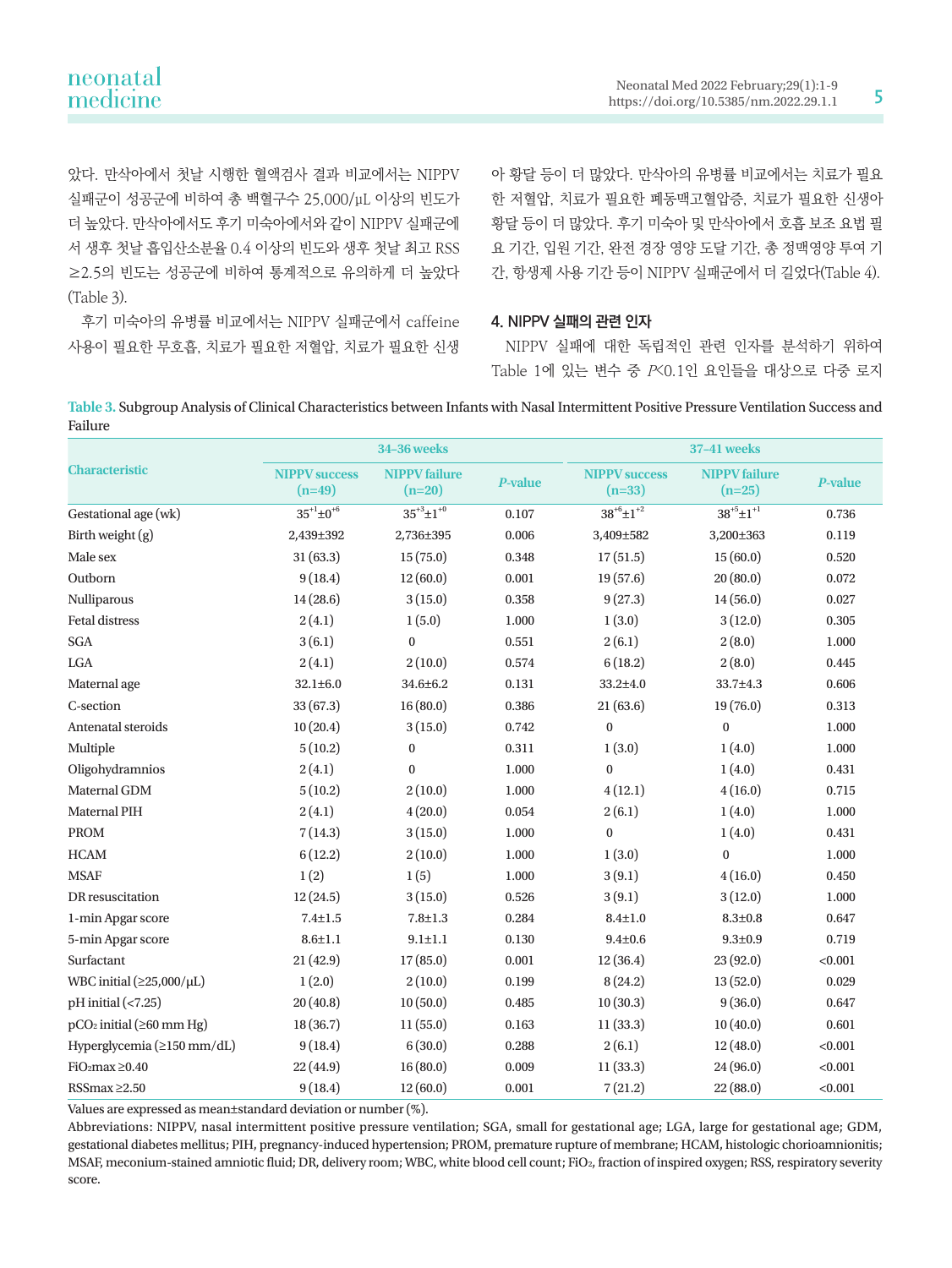스틱 회귀분석을 시행하였다. 원외 출생 여부(relative risk [RR], 5.50; 95% confidence interval [CI], 1.59–19.12; P=0.007), 폐 표면활성제 투여 여부(RR, 4.61; 95% CI, 1.09–19.42; P=0.037) 및 생후 첫날 최고 RSS ≥2.5 (RR, 8.43; 95% CI, 2.23–31.87; P=0.002)가 NIPPV 실패의 독립적인 관련 인자였다. 후기 미숙아 및 만삭아에서 NIPPV 실패에 대한 독립적인 관련 인자를 분석하 기 위하여 Table 3에 있는 변수 중 P<0.1인 요인들을 대상으로 다 중 로지스틱 회귀분석을 시행하였다. 후기 미숙아는 원외 출생 여 부(RR, 8.24; 95% CI, 1.30–52.13; P=0.025) 및 생후 첫날 최고 RSS ≥2.5 (RR, 15.45; 95% CI, 1.66–144.19; P=0.016)가 독립 적인 NIPPV 실패의 관련 인자였으며, 만삭아에서는 원외 출생 여 부(RR, 4.67; 95% CI, 1.50–14.60; P=0.008), 폐표면활성제 투여 여부(RR, 4.45; 95% CI, 1.06–18.78; P=0.042) 및 생후 첫날 최고 RSS ≥2.5 (RR, 7.48; 95% CI, 2.13–26.34; P=0.002)가 독립적인 관련 인자였다(Table 5).

## **고찰**

본 연구에서는 출생 후 호흡곤란으로 NIPPV를 적용받은 재태연 령 34주 이상의 신생아에서 NIPPV 적용 실패의 독립적인 관련 인 자는 원외 출생, 폐표면활성제의 투여 필요 및 생후 첫날 최고 RSS ≥2.5이었다. 재태연령에 따른 추가 분석에서 후기 미숙아는 낮은 재태연령, 원외 출생 여부 및 생후 첫날 최고 RSS ≥2.5 등이 통계 적으로 유의한 NIPPV 실패의 관련 인자였으며, 만삭아에서는 원외 출생 여부, 폐표면활성제의 투여 필요 여부 및 생후 첫날 최고 RSS ≥2.5 등이 독립적인 관련 인자였다.

신생아 호흡곤란의 치료로 고유량 비강 캐뉼라 또는 비강 내 지속 적 양압 환기 요법 등의 비침습적 환기가 일차적으로 적용되는 사례 가 늘고 있다6,13-15). 2013년 Schmolzer 등16)은 체계적 문헌고찰을 통하여 일차적으로 비강 내 지속적 양압 환기 요법을 적용한 후 필 요 시 폐표면활성제를 투여하는 것이 기관 내 삽관 후 침습적인 환 기를 시행하는 것보다 기관지폐 형성 이상 또는 사망률을 줄일 수 있다는 것을 보여주었다. 이와 동시에 미숙아에서 비강 내 지속적

**Variable 34–36 weeks 37–41 weeks NIPPV success (n=49) NIPPV failure (n=20)** *<sup>P</sup>***-value NIPPV success (n=33) NIPPV failure**   $P$ **-value**<br> $P$ **-value** Causes of respiratory distress 6.001 RDS 22 (44.9)  $14 (70.0)$   $0.058$   $9 (27.3)$   $15 (60.0)$   $0.012$ TTN 25 (51.0)  $2(10.0)$   $0.002$   $17(51.5)$   $1(4.0)$   $0.001$  $MAS$  2 (4.1) 3 (15.0) 0.142 6 (18.2) 9 (36.0) 0.125 Others 0 1 (5.0) 1 (3.0) 0 Pneumothorax 2 (4.1) 4 (20.0) 0.054 1 (3.0) 3 (12.0) 0.305 Caffeine uses 6 (16.3) 8 (40.0) 0.035 0 3 (12.0) 0.075 Hypotension 3 (6.1) 9 (45.0) <0.001 1 (3.0) 15 (60.0) <0.001 Pulmonary hypertension 0 0 2 (10.0) 0.081 0 8 (32.0) 0.001 PDA requiring treatment 0 0 2 (10.0) 0.081 0 0 1.000 Culture positive sepsis 0 1 (5.0) 0.290 1 (3.0) 0 1.000 PVL 2 (10.0) 2 (10.0) 0.199 0 2 (8.0) 0.181 Jaundice requiring phototherapy 15 (30.6) 15 (75.0) 0.001 11 (33.3) 15 (60.0) 0.043 Duration of non-invasive ventilation (d) 5.24±1.80 4.95±1.54 0.522 5.48±2.14 5.40±2.60 0.992 Duration of total respiratory support (d) 5.24±1.80 8.30±3.00 <0.001 5.48±2.14 10.40±6.14 0.001 Duration of hospital stay (d) 15.7±7.6 19.7±6.7 0.047 12.9±4.8 20.2±9.7 0.002 Number of days until full enteral feeding (d) 4.90±1.34 8.65±3.60 <0.001 5.15±1.75 9.28±4.23 <0.001 Duration of TPN (d) 3.06±2.71 8.20±4.34 <0.001 3.36±3.16 9.16±4.45 <0.001 Duration of antibiotic uses (d) 2.94±1.09 5.60±4.47 0.016 3.61±2.86 5.80±3.62 0.016 Mortality 0 0 1.000 0 0 1.000

**Table 4.** Subgroup Analysis of Neonatal Morbidities between Infants with Nasal Intermittent Positive Pressure Ventilation Success and Failure

Values are expressed as mean±standard deviation or number (%).

Abbreviations: NIPPV, nasal intermittent positive pressure ventilation; RDS, respiratory distress syndrome; TTN, transient tachypnea of the newborn; MAS, meconium aspiration syndrome; PDA, patent ductus arteriosus; PVL, periventricular leukomalacia; TPN, total parenteral nutrition.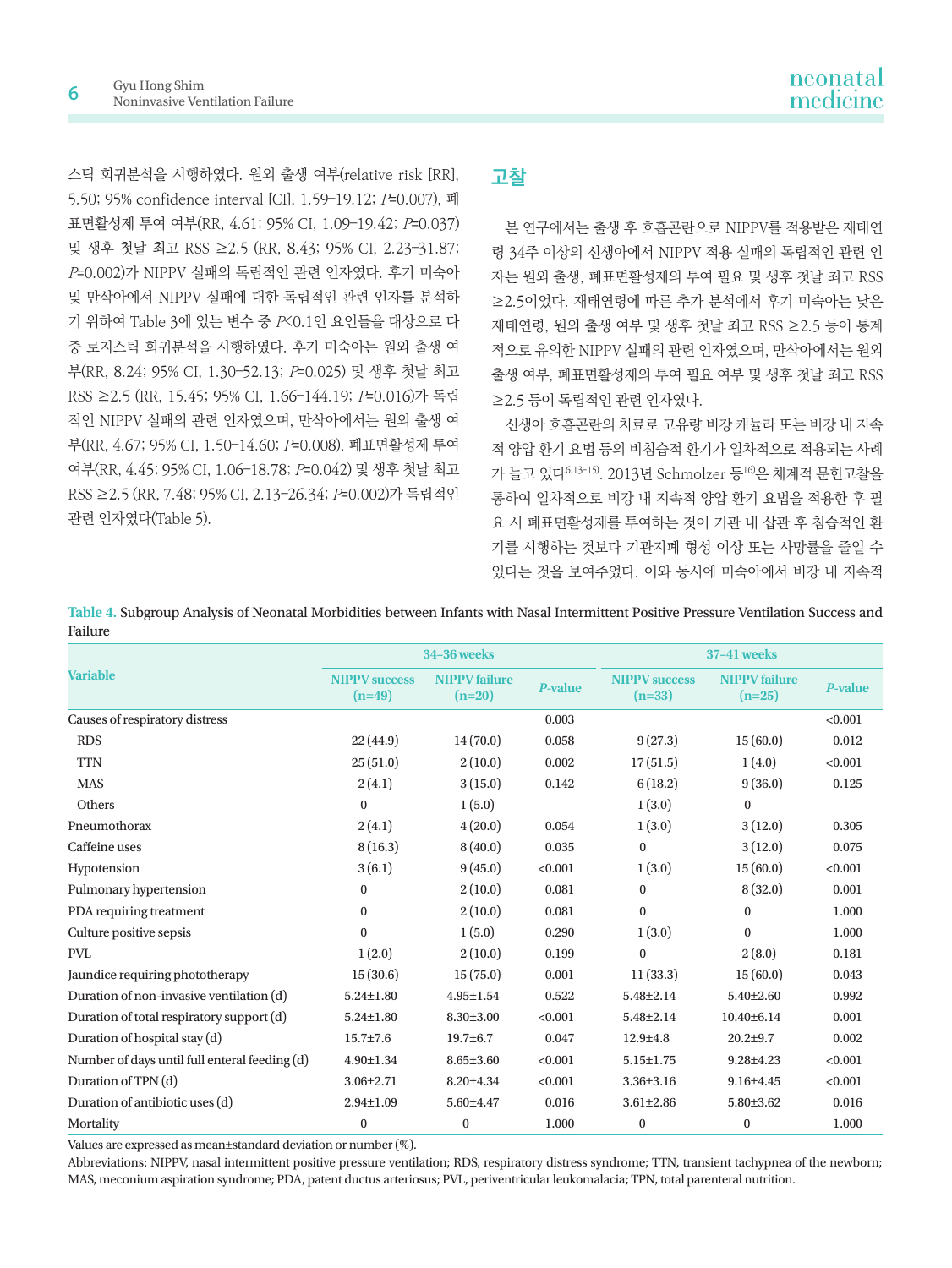| <b>Variable</b>                                  | All ages             |                | <b>34-36 weeks</b>     |         | <b>37-41 weeks</b>   |         |
|--------------------------------------------------|----------------------|----------------|------------------------|---------|----------------------|---------|
|                                                  | <b>RR (95% CI)</b>   | <b>P-value</b> | <b>RR (95% CI)</b>     | P-value | <b>RR (95% CI)</b>   | P-value |
| Higher GA                                        | $1.01(0.94-1.09)$    | 0.750          |                        |         |                      |         |
| <b>Higher BW</b>                                 |                      |                | $1.00(1.00-1.00)$      | 0.054   |                      |         |
| <b>LPT</b>                                       | $1.30(0.16 - 10.28)$ | 0.806          |                        |         |                      |         |
| Outborn                                          | $5.50(1.59-19.12)$   | 0.007          | $8.24(1.30-52.13)$     | 0.025   | $4.67(1.50-14.60)$   | 0.008   |
| Nulliparous                                      |                      |                |                        |         | $0.60(0.19-1.87)$    | 0.379   |
| <b>Maternal PIH</b>                              |                      |                | 16.32 (0.85-311.93)    | 0.064   |                      |         |
| Surfactant                                       | $4.61(1.09-19.42)$   | 0.037          | $6.54(0.74 - 57.57)$   | 0.091   | $4.45(1.06 - 18.78)$ | 0.042   |
| WBC initial $(≥25,000)$                          | $1.74(0.43 - 7.09)$  | 0.442          |                        |         | $1.53(0.40 - 5.85)$  | 0.531   |
| Hyperglycemia ( $\geq$ 150 mm/dL)                | $1.85(0.58 - 5.88)$  | 0.297          |                        |         | $2.03(0.63 - 6.54)$  | 0.235   |
| FiO <sub>2</sub> max within 24 hours $\geq$ 0.40 | $1.09(0.20 - 6.09)$  | 0.919          | $0.47(0.04 - 6.30)$    | 0.567   | $1.35(0.25 - 7.43)$  | 0.732   |
| RSS max within 24 hours $\geq 2.50$              | $8.43(2.23 - 31.87)$ | 0.002          | $15.45(1.66 - 144.19)$ | 0.016   | $7.48(2.13 - 26.34)$ | 0.002   |

**Table 5.** Factors Associated with Nasal Intermittent Positive Pressure Ventilation Success and Failure

Abbreviations: RR, relative risk; CI, confidence interval; GA, gestational age; BW, birth weight; LPT, late preterm infants; PIH, pregnancy-induced hypertension; WBC, white blood cell count; FiO2, fraction of inspired oxygen; RSS, respiratory severity score.

양압 환기 요법의 효과를 높이기 위한 방법들이 고안되었는데 그 중에서 NIPPV도 추가적인 팽창으로 비강 내 지속적 양압 환기 요 법보다 추가적인 도움을 줄 수 있다는 이론적인 배경으로 1980년 대 도입이 되었는데 위천공의 위험성 등으로 많이 사용되지 못하였 다17). 이후 여러 연구에서 NIPPV가 비강 내 지속적 양압 환기 요법 보다 부작용이 크지 않고 효과가 비슷하거나 조금 더 좋을 수 있다 는 연구결과들로 인하여 이전보다 많이 사용되기 시작하였다<sup>18-22)</sup>. 2012년 Meneses 등23)의 체계적 문헌고찰에서 NIPPV가 비강 내 지속적 양압 환기 요법에 비하여 기관지폐 형성 이상 또는 사망률 은 비슷하지만, 침습적 환기의 적용을 줄일 수 있다고 보고하였다. 2014년 Shi 등20)은 호흡곤란 증후군의 치료로 NIPPV와 비강 내 지속적 양압 환기 요법의 비교를 위하여 미숙아와 만삭아에서 무작 위 배정 연구를 진행하였는데 NIPPV를 적용받은 신생아에서 기관 내 삽관의 필요성이 줄어들었고, 조금 더 좋은 예후를 보여 주었다 고 하였다. 최근 시행된 메타 분석에서도 호흡곤란의 일차적인 요 법으로 NIPPV와 비강 내 지속적 양압 환기 요법을 비교하였을 때 NIPPV가 더 강점이 있음을 보여주었다<sup>24)</sup>.

본 연구에서 원외 출생은 후기 미숙아 및 만삭아 모두에서 NIPPV 적용 실패의 독립적인 관련 인자였다. 이전 연구들에서 미 숙아의 경우에는 원외 출생의 경우 여러 질환의 유병률이 원내 출 생에 비해 상대적으로 높고 사망률도 높다는 결과를 보여 주었는데 25,26), 후기 미숙아 및 만삭아에서의 출생 위치에 따른 유병률의 비 교 연구는 거의 없다. 다만 본 연구에서 원외 출생이 NIPPV 적용 실 패의 독립적인 관련 인자로 나온 이유는 원외 출생으로 전원 전까 지 적절한 처치를 받는데 원내 출생에 비하여 상대적으로 시간이 많 이 걸리고 이로 인하여 성공적인 NIPPV를 시행 받을 수 있는 적절 한 시간대가 지나가 버리는 문제점과 상대적으로 원외 출생 환아들

이 태변 흡입 증후군의 빈도가 높고 원내 출생 환아들이 일과성 빠 른 호흡이 빈도가 높기 때문에 발생하는 현상이 아닐까 생각된다27). 침습적인 환기 적용 없는 폐표면활성제 투여법인 최소 침습 폐표면 활성제 투여법 및 INSURE법 등의 빈도가 높아지고 있지만16,28), 태 변 흡입 증후군 환아들이 일과성 빠른 호흡 환아들보다 상대적으로 높은 비율로 침습적인 기계환기 요법 적용이 필요하게 되는 것으로 판단된다.

본 연구에서 폐표면활성제의 투여 필요 여부가 전체 환아 및 만삭 아에서 NIPPV 적용 실패의 독립적인 관련 인자였다. 이번 연구 전 까지 NIPPV 적용 실패와 폐표면활성제의 투여에 관한 후기 미숙아 및 만삭아에 대한 연구는 아직 없었다. 그러나, 재태연령 24–31주 미숙아를 대상으로 Duman 등29)의 시행한 NIPPV와 조기 폐표면 활성제의 투여에 관한 연구에서는 본 연구와는 다르게 일찍 폐표면 활성제를 투여한 환아들에서 침습적인 환기의 필요성이 줄어든다 고 하였다. NIPPV는 아니지만 비강 내 지속적 양압환기요법의 실 패에 대한 연구들에서도 조기 폐표면활성제의 투여가 비강 내 지속 적 양압환기요법 성공의 중요한 요인이라는 것을 보여 주었다30,31). 이렇듯 기존의 연구와 이번 연구의 결과는 서로 다른 결과를 보이는 데 이는 대상 환아들이 이번 연구에는 후기 미숙아와 만삭아를 대상 으로 했기 때문에 조기 폐표면활성제 투여 보다는 증상이 어는 정도 진행되어 산소 요구량이 많아진 후에 폐표면활성제를 투여했기 때 문에 폐표면활성제 투여가 오히려 NIPPV 적용 실패의 독립적인 관 련 인자로 나온 것이 아닌가 생각된다.

본 연구에서 생후 첫날 최고 RSS ≥2.5가 후기 미숙아 및 만삭아 모두에서 NIPPV 적용 실패의 독립적인 관련 인자였다. 기존의 연 구에서 NIPPV 적용 실패와 흡입산소분율 또는 RSS와 관련된 연구 는 없지만, 미숙아에서 비강 내 지속적 양압환기요법의 실패 흡입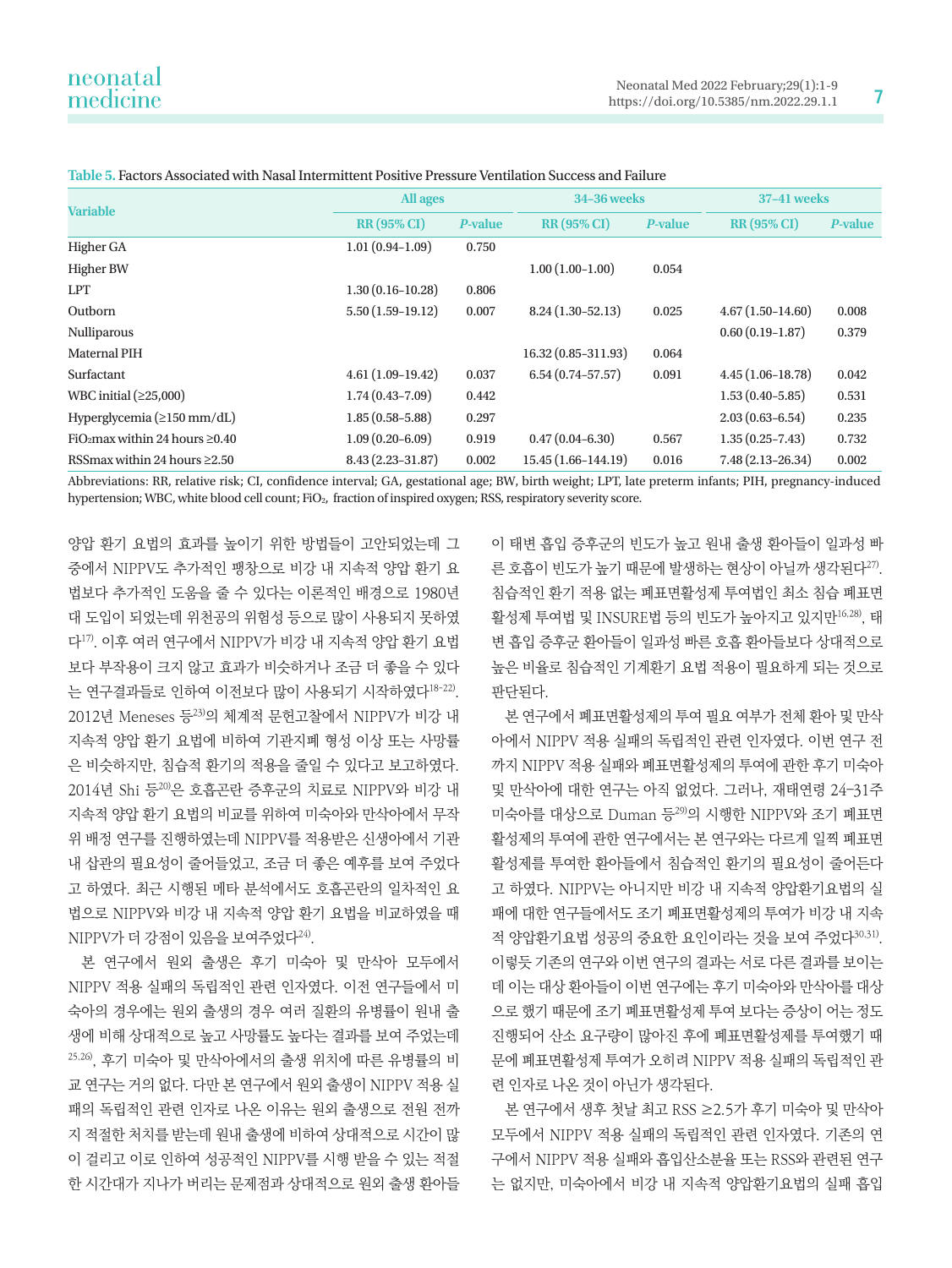산소분율 또는 RSS가 독립적인 요인이라는 결과를 보인 여러 연구 들이 있다30,32-35). 특히 Pillai 등33)은 재태연령 28주 미만의 미숙아 에서 호흡 보조 시작 초기 RSS ≥1.28이 비강 내 지속적 양압환기 요법 실패의 독립적인 예측 인자라고 하였다. 본 연구는 출생 초기 가 아닌 출생 24시간 이내의 최고 RSS에 대해서만 조사하였고, 흡 입산소분율보다는 생후 첫날 최고 RSS ≥2.5가 관련이 있다고 나왔 는데, 이는 NIPPV 적용에 있어서 흡입산소분율 뿐만 아니라 평균 기도압도 조절할 수 있는 부분이면서 환아의 상태를 반영하는 것이 기 때문에 RSS가 흡입산소분율 보다 더 NIPPV 적용 실패를 예측 할 수 있는 요인이 될 수 있다고 보여진다. 위의 세가지 NIPPV 적용 실패의 독립적인 관련 인자 분석에서 알 수 있듯이 외부 출생이거나 폐표면활성제를 투여받았거나 생후 첫날 최고 RSS ≥2.5인 후기미 숙아나 만삭아의 경우에는 NIPPV 적용에 있어서 더 세심한 관찰과 주의가 필요하다고 할 수 있다.

본 연구는 여러 제한점이 있다. 후향적 설계라는 한계점과 단일 기관의 소규모 연구라는 한계가 있다. 그리고, 비침습적인 환기법 에 대한 표준화된 자료가 없는데도 불구하고 일률적으로 NIPPV를 사용하였다는 점이 있다. 마지막으로, 호흡 보조 요법의 결정 및 폐 표면활성제 투여 등에 있어서 기준이 있었으나, 어는 정도는 의료진 의 재량에 따라 결정이 달라질 가능성이 있다는 점이다. 이러한 단 점을 극복하기 위해서는 첫째로 출생 후 호흡곤란에서의 가장 적절 한 비침습적 환기법 적용에 대한 비교 연구가 필요하며, 둘째로 각 각의 치료 등에 대한 정의가 잘 이루어진 다기관에서 시행하는 대규 모 표본의 전향적인 코호트 연구가 필요하다.

결론적으로 본 연구에서는 재태연령 34주 이상의 신생아에서 원 외 출생 및 폐표면활성제의 투여 등이 있는 경우에 NIPPV 적용 실 패의 가능성이 높다는 것을 보여 준다. 다만 본 연구는 단일기관에 서 단기간에 시행된 후향적인 연구라는 한계점이 있기 때문에 앞 으로 장기간에 걸친 다기관의 전향적인 연구를 통하여 추가적인 NIPPV 적용 실패의 요인과 이를 예방하기 위한 방법을 알아보기 위한 추가적인 연구가 필요하다.

## **ARTICLE INFORMATION**

#### **Ethical statement**

This study was approved by the Institutional Review Board of Inje University Sanggye Paik Hospital (Approval number: SGPAIK 2021-01-005). Informed consent was waived by the board.

#### **Conflicts of interest**

No potential conflict of interest relevant to this article was reported.

#### **Author contributions**

Conception or design: G.H.S.

Acquisition, analysis, or interpretation of data: G.H.S.

Drafting the work or revising: G.H.S.

Final approval of the manuscript: G.H.S.

#### **ORCID**

Gyu Hong Shim https://orcid.org/0000-0002-0043-3186

#### **Funding**

None

#### **Acknowledgments**

None

## **REFERENCES**

- 1. Reuter S, Moser C, Baack M. Respiratory distress in the newborn. Pediatr Rev 2014;35:417-28.
- 2. Kommawar A, Borkar R, Vagha J, Lakhkar B, Meshram R, Taksandae A. Study of respiratory distress in newborn. Int J Contemp Pediatr 2017;4:490-4.
- 3. Shim GH. Update of minimally invasive surfactant therapy. Korean J Pediatr 2017;60:273-81.
- 4. Sweet DG, Carnielli V, Greisen G, Hallman M, Ozek E, Te Pas A, et al. European consensus guidelines on the management of respiratory distress syndrome: 2019 update. Neonatology 2019;115:432-50.
- 5. Mahoney AD, Jain L. Respiratory disorders in moderately preterm, late preterm, and early term infants. Clin Perinatol 2013; 40:665-78.
- 6. DiBlasi RM. Neonatal noninvasive ventilation techniques: do we really need to intubate? Respir Care 2011;56:1273-94.
- 7. Practice bulletins No. 139: premature rupture of membranes. Obstet Gynecol 2013;122:918-30.
- 8. Sweet DG, Carnielli V, Greisen G, Hallman M, Ozek E, Plavka R, et al. European consensus guidelines on the management of respiratory distress syndrome: 2016 update. Neonatology 2017;111:107-25.
- 9. Dargaville PA, Copnell B; Australian and New Zealand Neonatal Network. The epidemiology of meconium aspiration syndrome: incidence, risk factors, therapies, and outcome. Pediatrics 2006;